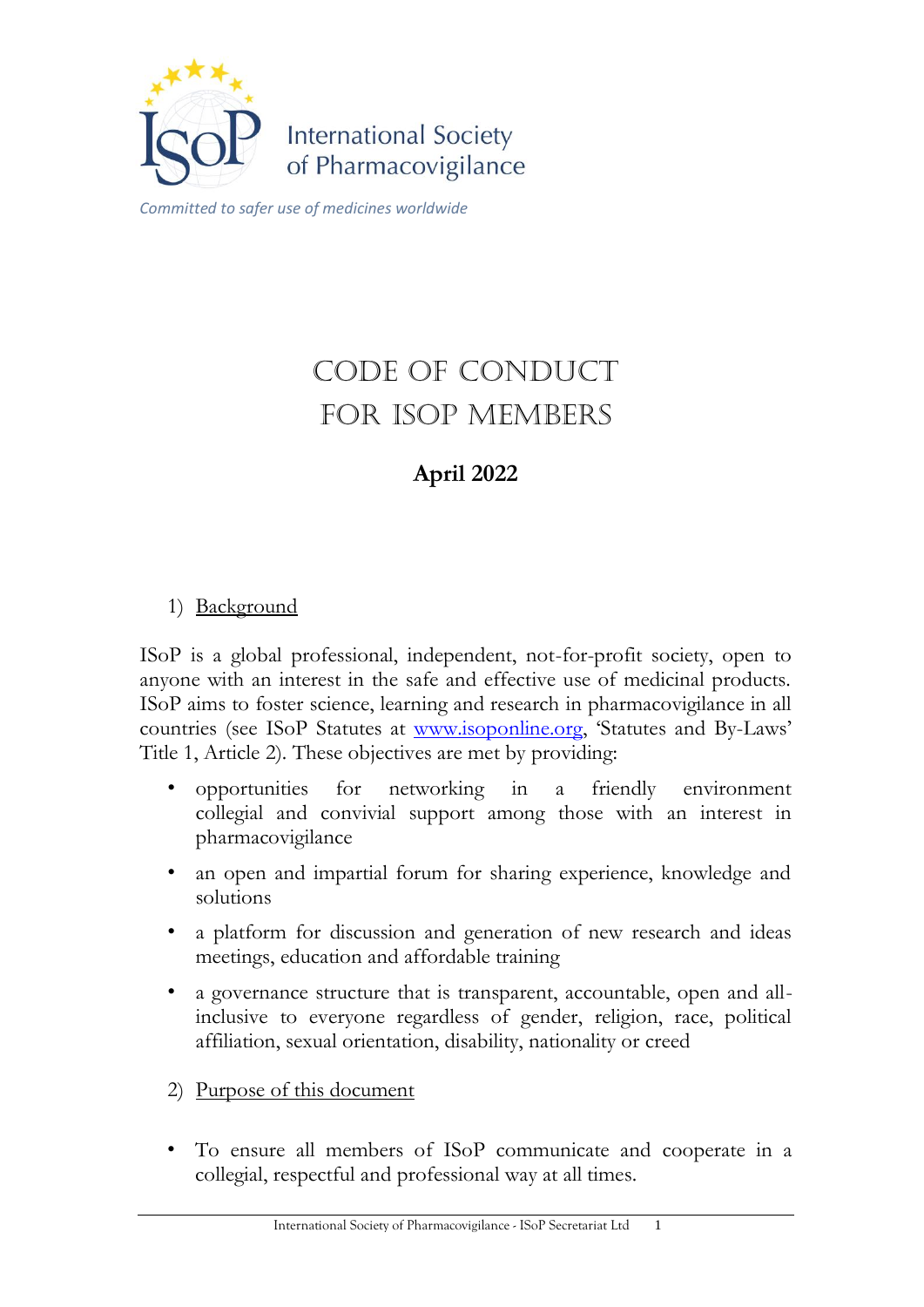

• To ensure ISoP members adhere to the rules and guidelines outlined in the ISoP bylaws regarding the day-to-day functioning of the Society

### 3) General Conduct and Communication Principles

- ISoP members are expected to behave in a polite, respectful and collaborative way, as befits a professional society such as ISoP, in all forms of communication, including at in-person and online events, as well as by email and on social media.
- While debate and discussion are always welcomed, divisive or disrespectful commentary and behavior is not acceptable.
- Members should not post inflammatory or derogatory comments about ISoP as an organisation or about any individual ISoP member on social media, including ISoP social media channels and Chapter social media channels, other online platforms or any public broadcasts.
- Any commentary or criticism of the ISoP leadership should be sent directly to the ISoP Executive Committee, via the ISoP Secretariat.
- ISoP members should collaborate inclusively and respectfully with the ultimate common goal of furthering patient safety in mind.
- Per the ISoP Statutes (Title II, Article 6), members may lose membership:
	- by resignation: members may resign at any time in writing to the Secretary. The annual membership fee remains due for the calendar year of the resignation.
	- by expulsion: decided by the General Assembly, for acts causing moral and/or financial prejudice to ISoP. Before expulsion the person concerned may be invited to explain him or herself.
	- by exclusion: for non-payment of fees. Please refer to the ISoP By-laws for further details on this.
- 4) Conduct on ISoP committees
- ISoP members who are elected or selected to serve on ISoP committees including the Executive Committee (EC) Advisory Board (AB) Scientific Committees (SC) for annual or other ISoP conferences,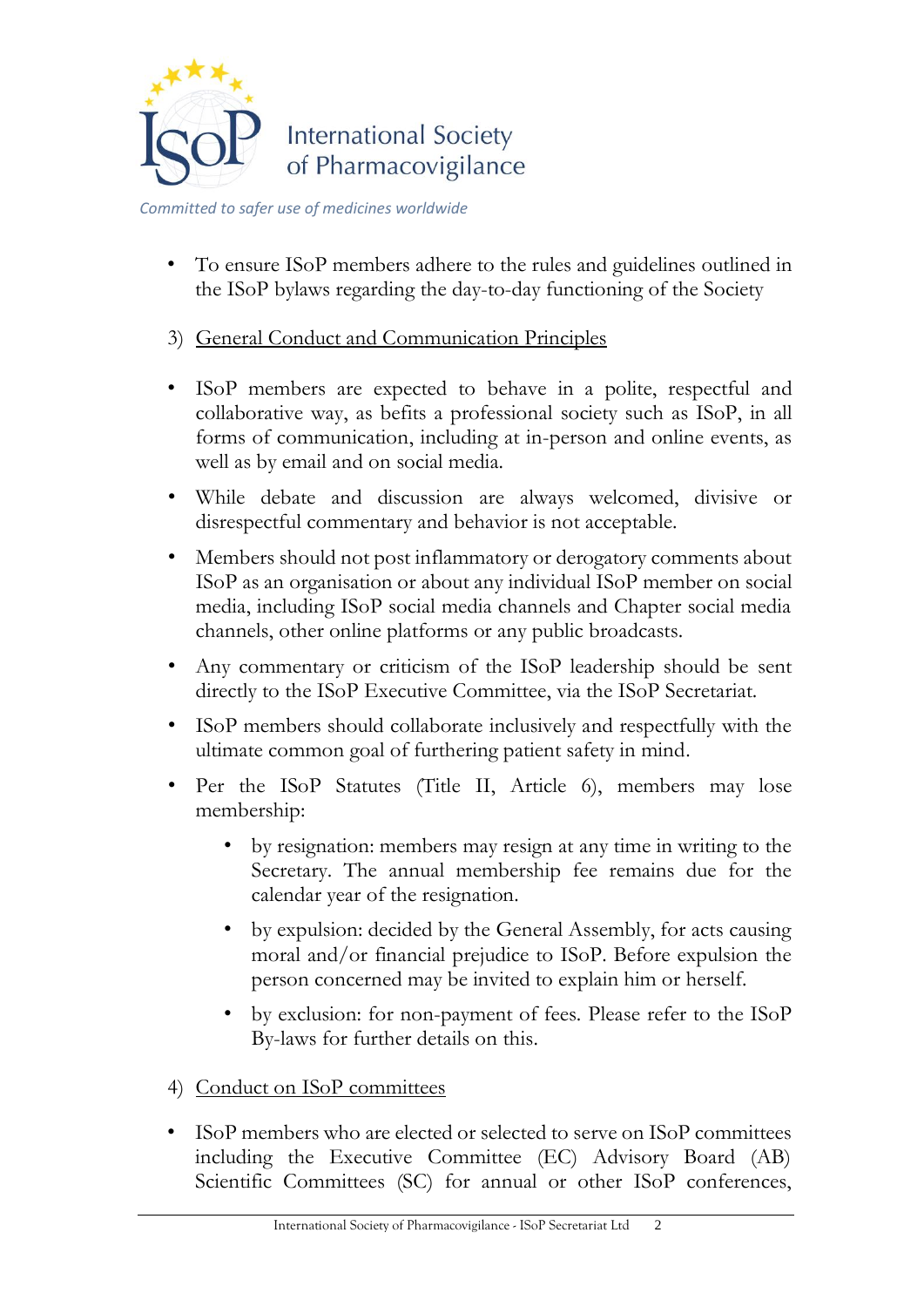

Chapter ECs or other ISoP committee or sub-committee, undertake these roles as unpaid volunteers.

- The same applies to the regular activities of the ISoP Scientific Board (SB). However, scientific duties related to specific projects under the scope of the SB may be compensated, depending on hours worked.
- It is expected that all ISoP committee members will act with an appropriate level of professional and ethical leadership.
- Committee members are expected to make every effort to attend scheduled meetings and to contribute as equally as possible to the workload, depending on individual role.
- If a committee member is unable to attend a specific committee meeting, apologies should be sent to the Chair and/or committee secretariat by email prior to the meeting.
- Chatham House rules apply at all ISoP committee meetings, i.e., each member speaks as an individual rather than on behalf of the organisation they may work for outside their ISoP role.
- Any conflict of interest relating to any item on the agenda should be declared to the committee chair and be recorded by the secretariat at the meeting.
- Outside committee meetings, unilateral actions or decision-making by committee members on matters that pertain to the whole committee (or ISoP as an organization) is discouraged. All ISoP committee members are expected to make decisions as a group and communicate accordingly.
- In situations where a committee cannot reach consensus on a particular issue, individual members views may be recorded in the minutes, but the chair has the casting vote.
- 5) Promotion of ISoP events and activities
- ISoP Chapter and Special Interest Group (SIG) events such as seminars and webinars are typically intended for ISoP members only.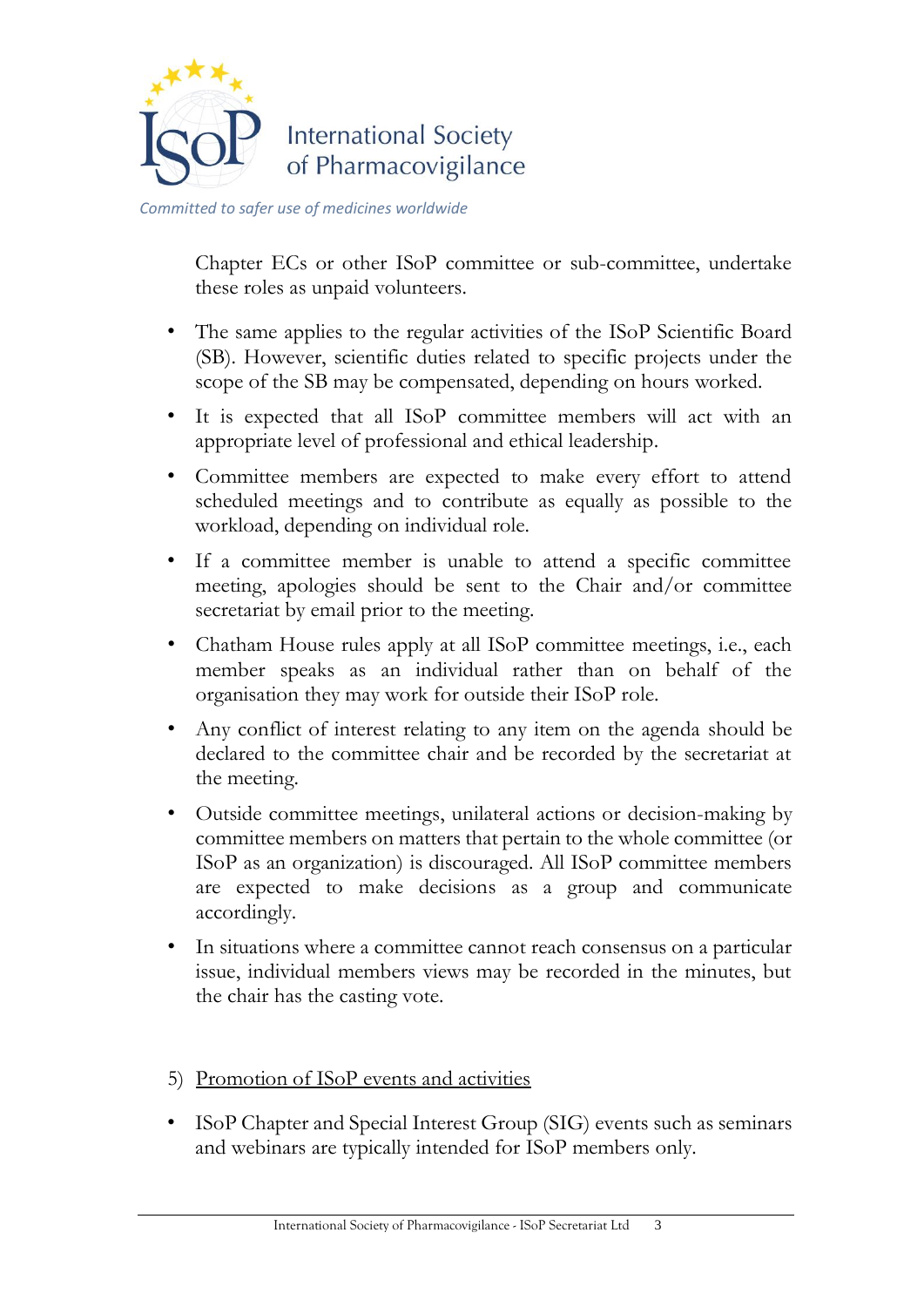

*Committed to safer use of medicines worldwide*

- ISoP members gain access to these events as part of their membership fee, i.e. there is no additional cost to attend.
- An exception is the annual World Patient Safety Day ISoP event (usually webinar format) which is open to non-ISoP members for free.
- Guidance and information on organising and promoting ISoP events can be obtained from ISoP Secretariat Ltd.
- Options for promotion include the ISoP website (banner on the homepage, inclusion under 'What's New', or inclusion on the Chapter or SIG page), the ISoP social media channels, Member's Newsletters or the ISoP Star.
- 6) Promotion of non-ISoP events
- Any person or organisation outside ISoP wishing to promote a pharmacovigilance event to ISoP members should contact the ISoP secretary (at [administration@isoponline.org\)](mailto:administration@isoponline.org) for advice (see 6.2 below).
- ISoP members should not be contacted directly in bulk emails (see 6.1) below) promoting external organisations or events.
- Any requests for collaboration, promotion or ISoP endorsement of external meetings/events should be emailed to the ISoP secretary.
- 6.1 Emailing ISoP members/use of ISoP member distribution lists
	- ISoP is bound by data protection laws in the UK (where ISoP Secretariat Ltd is a registered company) and has a responsibility to keep ISoP members' personal data private, including their email addresses.
	- For this reason, ISoP does not permit any organisation/person outside ISoP to bulk email ISoP members, unless they have sought specific permission from the Executive Secretary.
	- No one is permitted to email the entire ISoP membership regarding events or other activities without prior approval from the EC.